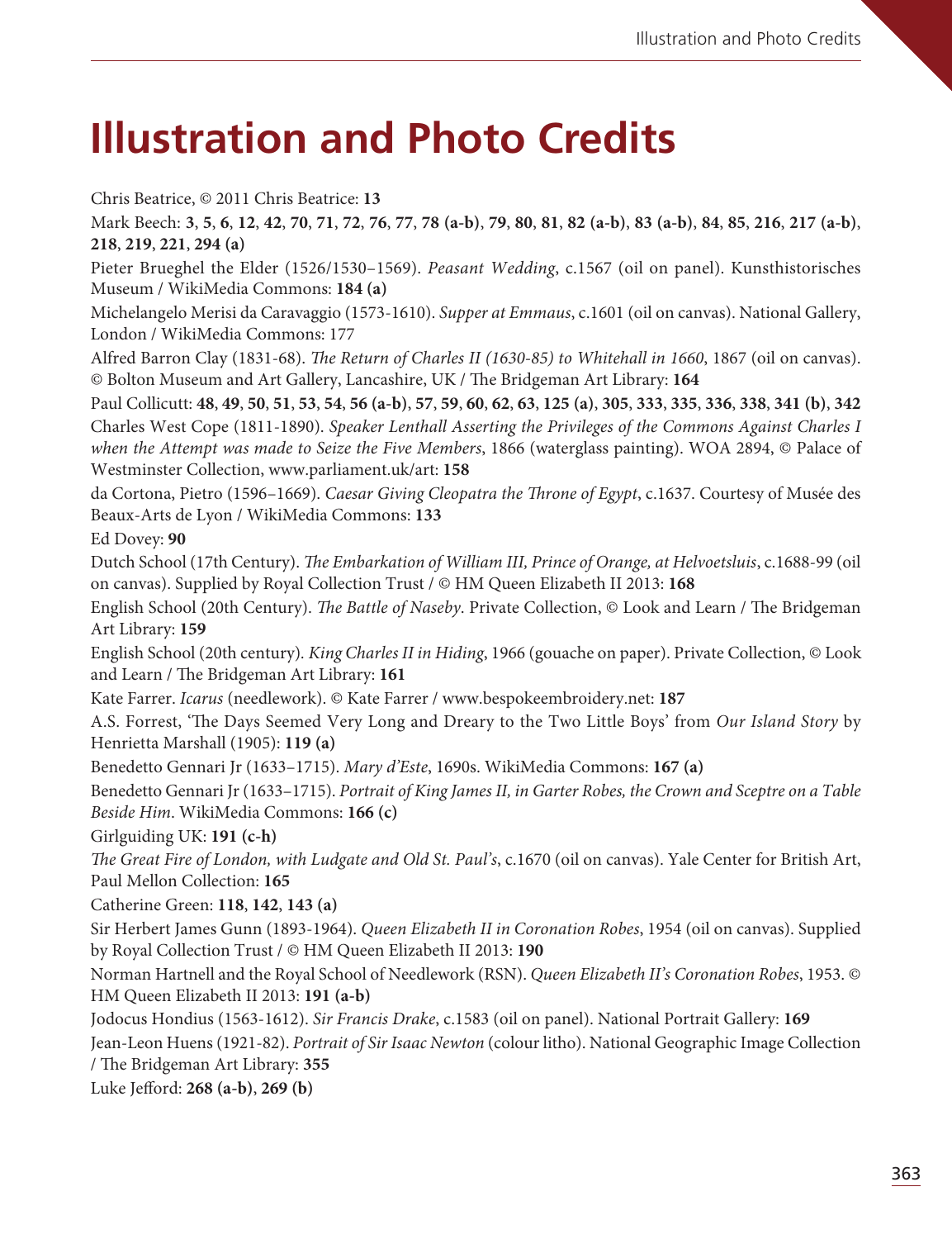Sir Peter Lely (1618-1680). Portrait of Oliver Cromwell, 17th Century (oil on canvas). The Cromwell Museum, Huntingdon: **163**

Rowland Lockey (1565–1616). King James I of England and VI of Scotland, 1574 (oil on canvas). National Portrait Gallery: **150**

Tanya Lubicz-Nawrocka: **265 (a-c)**, **266 (a-b)**, **314 (b)**, **321**

Gail McIntosh: **21**, **24**, **29**, **31**, **46**, **302 (b)**, **311**

Henri Matisse (1869-1954), 'Icare' ('Icarus'), plate VIII from the illustrated book Jazz, 1947 (pochoir). Private collection. Digital image © 2013 Archives H. Matisse. Image © Succession H. Matisse / DACS 2013: **184 (b)**

Martin Meissner / AP / Press Association Images: **192**

Meister von San Vitale in Ravenna. Empress Theodora and Her Court, 6th Century (mosaic). Basilica of San Vitale, Ravenna / WikiMedia Commons: **180 (a-b)**

Jean-François Millet (1814-1875). The Gleaners, 1857 (oil on canvas). Musée d'Orsay / WikiMedia Commons: **182**

Jo Moore: **92**, **94**, **100**, **107**, **112**, **116**, **119 (b)**, **171**

NASA: **328** (ESA/Herschel/PACS/SPIRE/J.Fritz, U.Gent/XMM-Newton/EPIC/W. Pietsch, MPE), **330** (WikiMedia Commons), 331 (NASA/Ken Thornsley), 332 (a) (NASA/JPL/University of Arizona), 332 (b) (NASA/JPL-Caltech/Malin Space Science Systems), **339**, **343 (a)** (NASA/Johns Hopkins University Applied Physics Laboratory/Carnegie Institution of Washington), **343 (b)** (WikiMedia Commons), **344 (a-b)**, **346 (a)**, **346 (b)** (NASA/JPL/Space Science Institute), **347 (a)** (NASA/Space Telescope Science Institute), **347 (b)** (NASA, ESA, and the Hubble Heritage Team (STScI/AURA)), **348** (Johns Hopkins University Applied Physics Laboratory/Southwest Research Institute (JHUAPL/SwRI)), **350** (NASA/W. Liller, WikiMedia Commons), **357** (NASA/JPL-Caltech/UCLA)

Mark Otton: **owls** *passim*, **93 (b)**, **120**

Photos.com: **66**, **67**, **93 (a)**, **95 (a-b)**, **96 (a-b)**, **97**, **98 (a-b)**, **99**, **101**, **102 (a-b)**, **103**, **105 (b-c)**, **106 (a-b)**, **108**  $(a-c)$ , 109  $(a-b)$ , 110  $(a-b)$ , 113  $(a)$ , 114, 115, 117  $(b)$ , 119  $(c)$ , 121, 123, 124, 125  $(b)$ , 126, 130, 131, 135, 136, **137 (a)**, **138 (b)**, **139**, **140 (a-b)**, **141 (a-b)**, **144 (a-b)**, **146**, **147**, **153**, **154**, **155 (b)**, **156**, **160 (a)**, **183**, **194 (a-b)**, **204 (a-d)**, **205 (a-d)**, **207 (a-c and e-g)**, **227 (b)**, **229**, **230**, **233 (a-b)**, **235**, **237**, **242 (a-b)**, **246**, **247**, **251 (a-c)**, **255**, **256**, **258 (a-c)**, **259**, **260 (a-c)**, **263 (a-c)**, **264 (a-e)**, **265 (d-e)**, **269 (a)**, **270 (a-b)**, **271**, **275**, **278 (a-b)**, **279 (a-d)**, **280 (a-b)**, **281**, **282 (a-e)**, **283 (a-d)**, **284 (a-c)**, **285**, **288 (a-d)**, **289 (a-b)**, **290 (a**, **c-d)**, **291 (a-b)**, **292 (ad)**, **293 (a-b)**, **294 (b)**, **295**, **296 (a-d)**, **297**, **298 (a-c)**, **299 (all)**, **300**, **301**, **302 (a)**, **303**, **304**, **306 (a-c)**, **307 (a-c)**, **308 (a-b)**, **309**, **310**, **312 (a-b)**, **313**, **314 (a)**, **315**, **316 (a-d)**, **318**, **319 (a-b)**, **320 (a-c)**, **322**, **323**, **324**, **325 (a-d)**, **326**, **329**, **334**, **340**, **341 (a)**, **352**, **358**

Raphael (1483–1520), Christ's Charge to Peter, 1515-16 (bodycolour over charcoal underdrawing on paper, mounted on canvas). Victoria & Albert Museum / Supplied by Royal Collection Trust / © HM Queen Elizabeth II 2013: **188 (a)**

Raphael/Mortlake Workshop. Christ's Charge to Peter, An important set of three English Biblical tapestries from the Acts of the Apostles, c.1635-1639 (tapestry). Chatsworth House / © Devonshire Collection, Chatsworth. Reproduced by permission of Chatsworth Settlement Trustees: **188 (b)**

Rembrandt (1606–1669). Belshazzar's Feast, c.1636-8 (oil on canvas). National Gallery, London / WikiMedia Commons: **178**

Tancredi Scarpelli (1866-1937), The Emperor Constantine Seeing the Sign of the Cross, 1929 (colour lithograph). Private Collection, © Look and Learn / The Bridgeman Art Library: 145

Tancredi Scarpelli (1866-1937), Julius Caesar crossing the Rubicon, 1929 (colour lithograph). Private Collection, © Look and Learn / The Bridgeman Art Library: 132

E.H. Shepard. Copyright © The E.H. Shepard Trust, reproduced with permission of Curtis Brown Group Ltd, London: **34**, **36**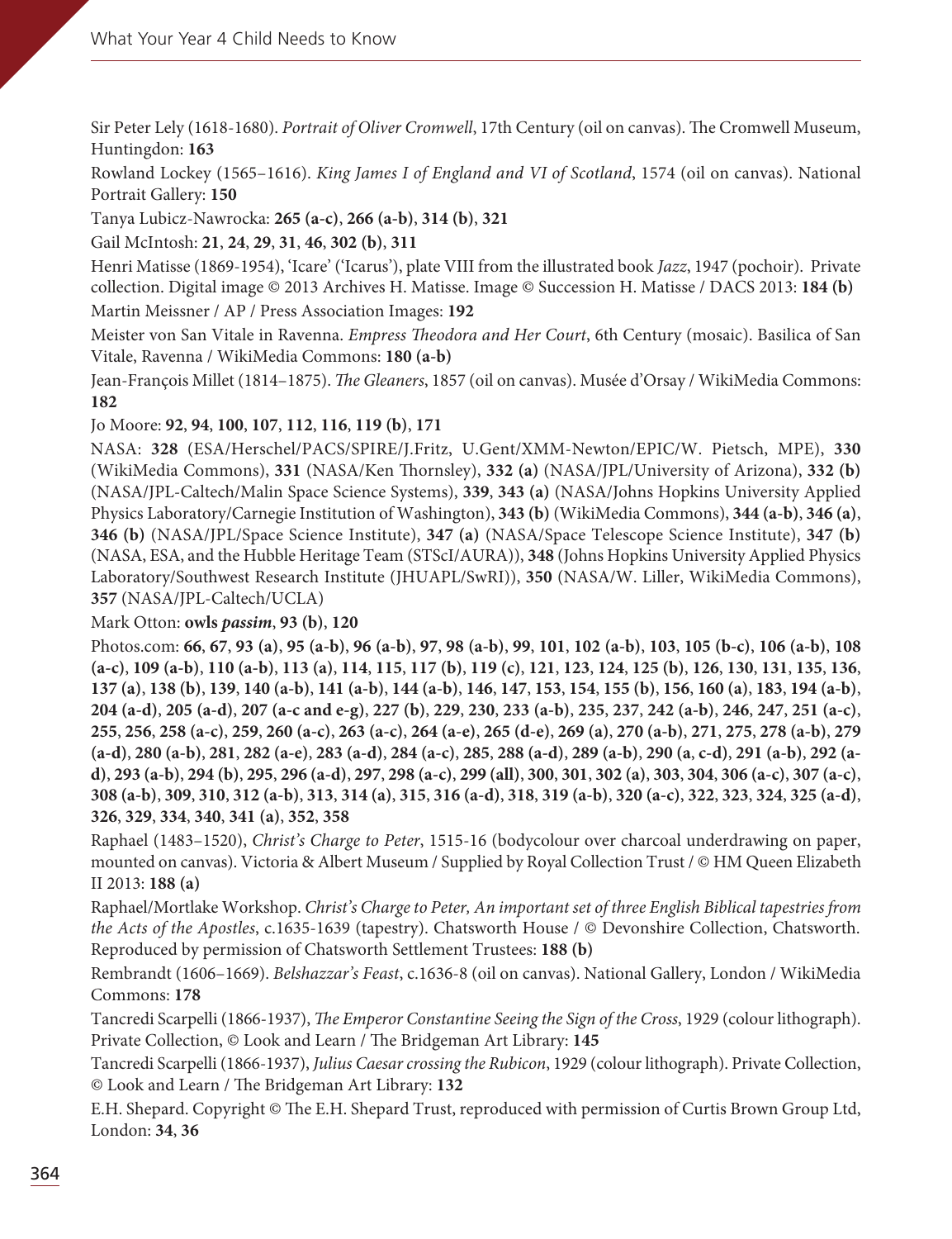Justus Sustermans (1597–1681). Portrait of Galileo Galilei, 1636. National Maritime Museum, Greenwich / WikiMedia Commons: **353**

John Tenniel: **9**, **10 (a-b)**, **11 (a-c)**, **14 (a-c)**, **15 (a-b)**, **17**, **18**

Martin Francois Tielemans (1784-1864). Caroline Herschel (1750-1848), 1829. Private Collection / The Bridgeman Art Library: **356**

J. M. W. Turner (1775-1851). The Fighting Temeraire, 1839 (oil on canvas). National Gallery, London / WikiMedia Commons: **179**

Johannes Vermeer (1632–1675). The Milkmaid, c.1658 (oil on canvas). Rijksmuseum Amsterdam / WikiMedia Commons: **176**

Edward Ward (1816-1879). The Lords and Commons Presenting the Crown to William and Mary, 1867. WOA 2606, (c) Palace of Westminster Collection, www.parliament.uk/art: **167**

Robert Whelan and Emma Lennard: **189 (a-c)**, **190 (a)**

WikiMedia Commons: **65**, **105 (a)** (photo by Roger Wollstadt), **113 (b)**, **117 (a)** (photo by Neil Rickards), **127**, **129 (a)**, **129 (b)** (photo by Los Angeles County Museum of Art), **134** (photo by Guido Bertolotti), **137 (b)**, **138 (a)** (photo by Walters Art Museum), **143 (b)**, **149** (photo by The York Project), **151**, **155 (a)**, **160 (b)**, **166 (a-b)**, **172** (photo by Mike Peel), **185**, **193 (a-b)** (photos by Matthias Kabel), **205 (e)** (photo by Andy Davison), **207 (d)**, **208**, **209**, **210**, **211** (photo by Edwin Evans), **212** (photo by Alexander Kenney / Kungliga Operan), **213** (photo by Herbert Lambert), **214** (photo by David Hawgood), **215**, **225** (photo by Heinz-Dirk Luckhardt), **227 (a)** (photo by Peter Gordon), **290 (b)** (photo by Dave Russ), **351**

## **Text Credits and Sources**

#### Poems

'Colonel Fazackerley Butterworth-Toast' by Charles Causley from I Had a Little Cat – Collected Poems for Children (Macmillan). © Charles Causley Estate. Reproduced by permission of David Higham Associates. 'By Myself ' by Eloise Greenfield from Honey, I Love and Other Love Poems (HarperCollins Publishers). © Eloise Greenfield 1978. Reproduced by permission of Eloise Greenfield.

'Dream Variations' by Langston Hughes from Collected Poems of Langston Hughes (Vintage). © Estate of Langston Hughes. Reproduced by permission of David Higham Associates.

### Stories and Legends

'Bertie and the Lion' from The Butterfly Lion by Michael Morpurgo. First published by HarperCollins Children's Books © Michael Morpurgo, 1996. Reproduced by permission of Michael Morpurgo.

'Finn MacCool and the Giant's Causeway' recorded by Glen Kinch and written by E2BN. Reproduced by permission of E2BN.

'The Hunting of the Great Bear' by Joseph Bruchac. © Joseph Bruchac. Reproduced by permission of Joseph Bruchac.

While every care has been taken to trace and acknowledge copyright, the editors tender their apologies for any accidental infringement where copyright has proved untraceable. They would be pleased to insert the appropriate acknowledgement in any subsequent edition of this publication.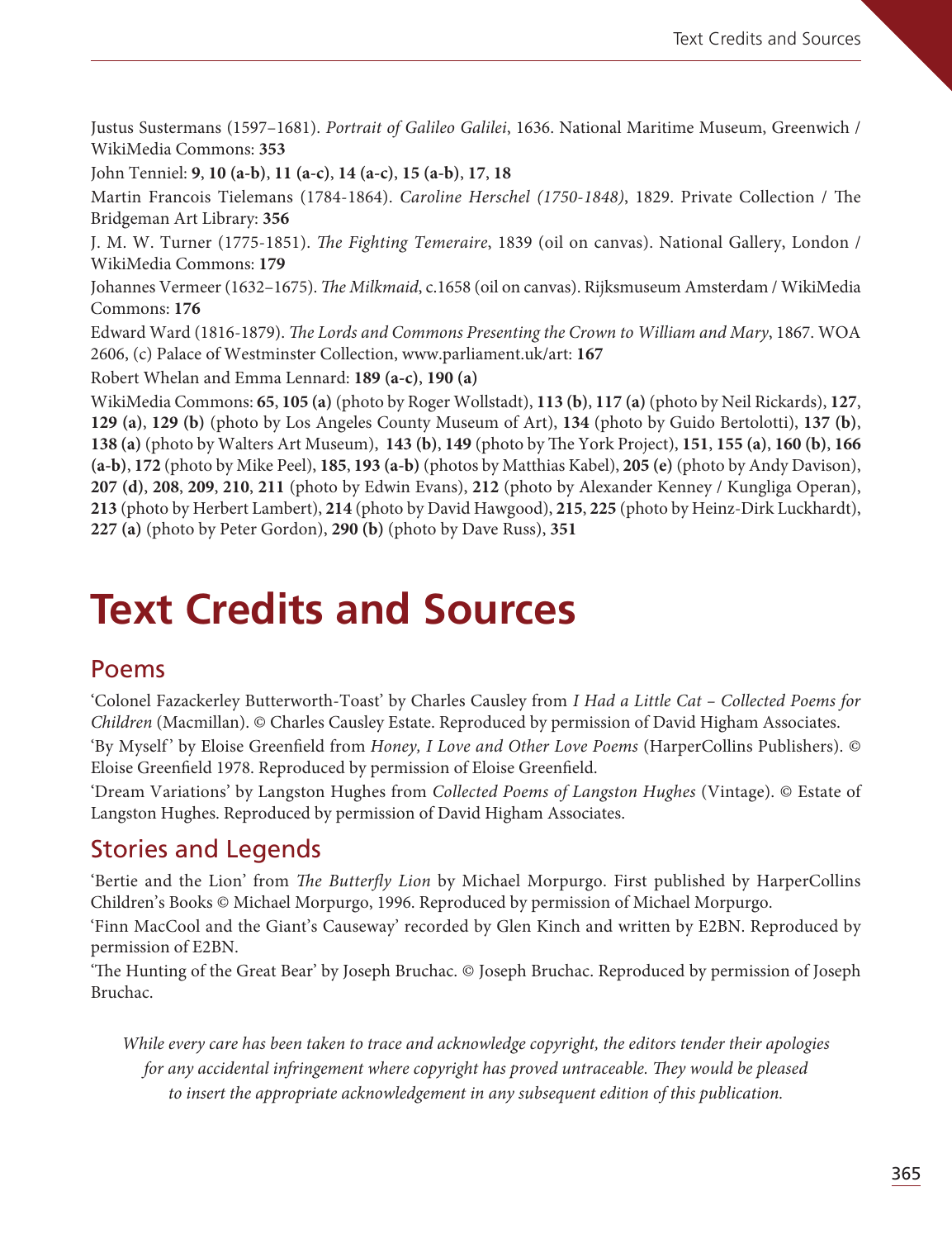## **Index**

1812 Overture (Tchaikovsky), **211**

Abbreviations, **78** Achilles heel, **309** tendon, **308-9** Adjectives, **72**, **74** Adriatic Sea, **96**, **103-4**, **123** Adverbs, **73-4** Aegean Sea, **98-9**, **104** Albania, **103** Aldrin, Buzz, **330**, **339** Andalucía, **97** Androcles, **61-2** Antony, Mark, **134** Apollo, **339** Aqueduct, **136**, **141**, **143** Argonauts, **53-4** Armstrong, Louis, **205** Armstrong, Neil, **330**, **339** Asgard, **48-9**, **51-2** Athena, **55** Athens, **98-9** Austria, **103** Autobiography, **64-6** Baltic Sea, **101-4** Barcelona, **98** Bell, Alexander Graham, **358-9** Belshazzar's Feast

(Rembrandt), **178-9** Biography, **64-6** Black Sea, **103-4**, **146** Bosnia and Herzegovena, **103** Bosphorus Strait, **99**, **104** Bratislava, **104-5** Brighton, **110-1**, **162** Bruegel, Pieter the Elder, **184** Brunel, Isambard Kingdom, **114** Brutus, **134** Budapest, **104-5** Bulgaria, **103** Byzantine Empire, **146-9**

Cabot, John, **114** Caesar, Augustus (Octavian), **134-8** Caesar, Julius, **131-4** Calendar origins of names of months, **135** working with, **267-8** writing dates, **286** Canterbury Cathedral, **109** Caravaggio, Michelangelo, **177-8** Carle, Eric, **186** Carthage, **120**, **127-130** Caspian Sea, **103-5** Castile, **98** Catherine the Great, **102** Caucasus Mountains, **105** Cavaliers, **158-9** Centaur, **52-3** Charles I, **119**, **151**, **156-160**, **168-9**, **188** Charles II, **151**, **160-4**, **166** Christianity ancient Rome and, **146**, **148**

Canterbury Cathedral, **109** Constantine and, **145-6** Greek Orthodox Church and, **99** Russian Orthodox Church, **105-6** Christ's Charge to Peter (Raphael), **188** Cicero, **60** Claudius, Emperor, **126**, **143-4**, **148** Clauses main, **69-70** subordinate, **69-70** Cleopatra, **132-4** Climate, **93**, **95**, **97**, **113**, **115**, **123** Colosseum, **96**, **125**, **139** Colour complimentary, **185** wheel, **185** Commonwealth, **151**, **160**, **162-3** Constantine, Emperor, **145-6**, **148** Arch of, **96**, **193-4**  Constantinople (Istanbul), **146- 7** Copernicus, Nicolaus, **333**, **352-3** Cornwall, **111**, **113** Croatia, **103-4** Cromwell, Oliver, **158-9**, **160- 3**, **169** Cromwell, Richard, **163**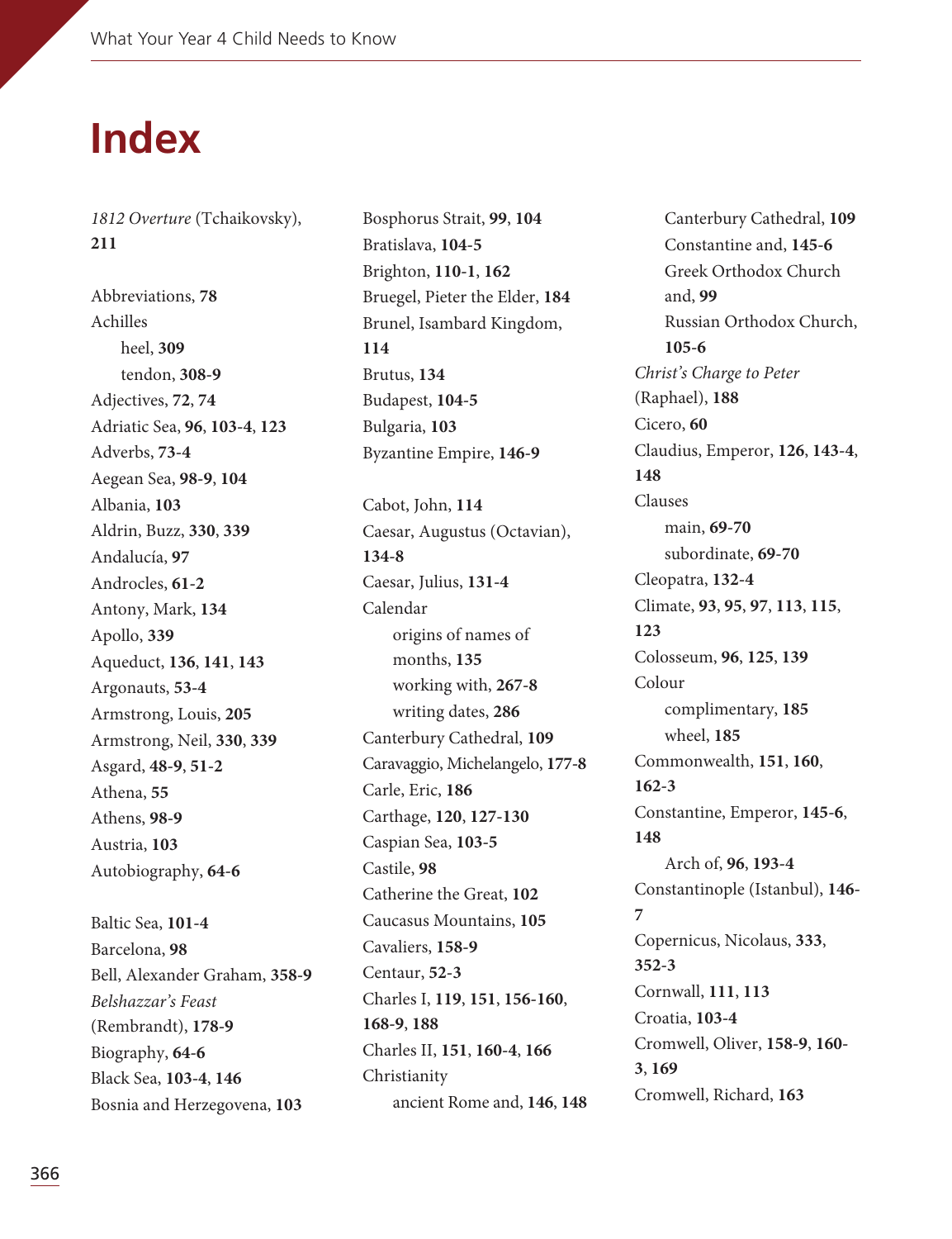Cyrillic alphabet, **106** Czech Republic, **105**

Da Gama, Vasco, **98** Damocles, **59** Damon, **60-1** Danube River, **103-6** Debussy, Claude, **208** Devon, **111**, **113**, **168**, **170** Dionysius, King of Syracuse, **59-61** Dorset, **111**, **114-5** Drake, Sir Francis, **2**, **169-172** Dubrovnik, **103** Earth, **93**, **324**, **328-357** Eclipse, **341-2** Ecosystem, **94-6**, **295**, **298-300** Elgar, Edward, **213-4** Elizabeth I, Queen, **150**, **152**, **157**, **168**, **170**, **172** Elizabeth II, Queen, **190-1** Empress Theodora and her Court, **180-1** England, **32**, **39-40**, **91**, **109- 115**, **191**, **354**, **356** Equator, **91**, **93** European Union (EU), **102** Eurydice, **57-8**

Farrer, Kate, **187** Faun, **208** Fawkes, Guy, **152-4** Fiction, **65-6** Fighting Temeraire, The (Turner), **179-180**

Flute, **206-8** French horn, **204-6**

Galileo, **331**, **346**, **353-4** Galileo spacecraft, 331-2, 346 Germany, **103**, **121** Giant's Causeway, **117** Gleaners, The (Millet), 182-4 Gorgons, **55-6** Gulf Stream, **93**, **111**

Hagia Sophia, **144**, **147** Halley, Edmund, **350**, **355** Halley's Comet, **350** Hannibal, **128-9**, **147** Hartnell, Norman, **191** Hastings, **110** Hel, **49** Henrietta Maria, Queen, **157-8** Hermes, **53**, **55-6** Hermitage Museum, **102** Herschel, Caroline, **356-8** Hirsch, Jr., E.D., **v**, **vii-viii**, **xv**, **xvii** Holst, Gustav, **215** Homophones, **77-8** Horatius, **63-4**, **124** Hubble Space Telescope, **330-1**, **347** Huns, **147**

Icarus (Farrer), **187** Icarus (Matisse), **184-7** Ireland, **91**-**2**, **115**, **117**-**8** Iris, **319**-**21** Isthmus, **98**

Italy, **93**, **95**-**9**, **103**, **120**-**1**, **123**, **127**-**9**, **132**, **138**, **141**, **148**, **180**, **193**-**4**, **203**, **352**, **354**

James I and VI, **150**-**2**, **155**-**6** James II, **151**, **166**-**8** Jason, **52**-**4** Jesus, **106**, **119**, **122**, **144**-**6**, **148** Juno (goddess), **125**, **135** Juno spacecraft, 346 Jupiter god, **123**, **125** planet, **331**-**2**, **334**, **345**-**6**, **349**-**350**, **354** Justinian, **148**-**9** Code, **148**-**9**

Key (map), **91**-**2** Kosovo, **103** Krakow, **103** Kremlin, **101**

Latin, **93**, **106**, **119**, **122**, **124**, **126**-**8**, **133**, **135**-**6**, **138**, **141** Lenthall, William, **158** Letter-writing, **68**-**9** Lisbon, **98** Loki, **50**-**2** London, **106** -**111**

Macaulay, Thomas, 63 Madrid, **98** Magellan spacecraft, Maps, **90**-**4**, **96**, **100**-**1**, **103**-**5**, **107**, **111**-**2**, **116**, **120**-**1**, **123**, **127**, **146**, **171**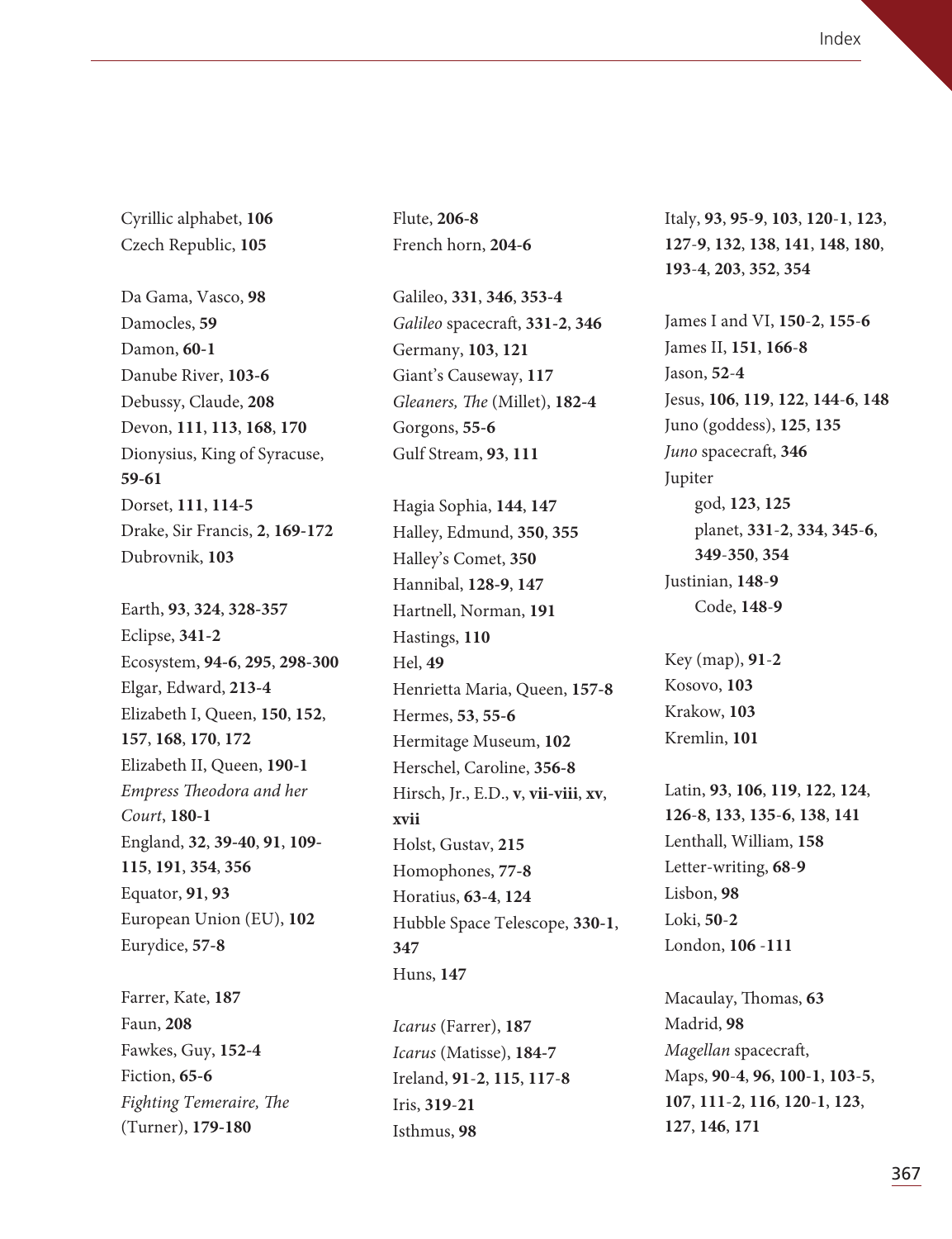Mars god, **125**, **135** planet, **331**-**2**, **334**, **342**, **344**-**5**, **349** Mary II, Queen, **151**, **167**-**9** Mary of Modena, Queen, **167** Mary Queen of Scots, **150**, **152** Matisse, Henri, **184**-**7** Medea, **53**-**4**, **56** Mediterranean climate, **95**, **97** Sea, **93**, **96**, **98**, **104**, **123**, **128**-**9**, **146** Medusa, **55**-**6** Mercury god, **57**, **125** planet, **334**, **342**-**3**, **349** Metric system, **277**-**284** Middleton, Catherine, **192** Milkmaid, The (Vermeer), 175-6 Millet, Jean-François, **182** Minerva, **125** Moon (Earth's), **312**, **317**, **328**, **345** composition of, **337**-**8** eclipse, **341**-**2** gravitational pull, **339**-**340**, **355** landing on, **330**, **339** 'man in the moon', **221**, **339**-**340** orbit, **339**-**341**, **355** other moons, **332**, **346**-**8**, **354** phases, **337**-**8** shapes of, **337** tides and, **340**

Morse code, **358**-**9** Mosaic, **144**, **146**-**7**, **149**, **180**-**1** Mount Olympus, **55**, **58**, **99** Mount Vesuvius, **97**, **141**-**3**, **148** Mourne Mountains, **115** Mozart, Wolfgang Amadeus, **206**, **209** Mulhacén, **97** Multiculturalism, v, xxii

NASA, **330**, **343**, **345** Nero, Emperor, **144**-**5**, **148** Neva River, **101**-**2** Newton, Isaac, **164, 354-6** Non-fiction, **65**-**6** Northern Ireland, **91**, **115**-**8** North Sea, **104**, **108** Nouns, **71**-**2**, **74**, **77**

Odin, **48**-**52** Orbits, **330**-**1**, **334**, **346**-**7**, **339**- **341**, **343**, **345**-**350**, **354**-**5** Orpheus, **57**-**8**

Pantheon, **194** Pelias, **52**-**3** Peninsula, **98**, **103**-**4**, **123**, **127** Perseus, **55**-**6** Peter the Great, Tsar, **101** Plough (constellation), **351**-**2** Pluto god, **57**-**8**, **125** planet (dwarf), **334**, **345**, **347**-**350** Poland, **102**-**5** Pompeii, **97**, **141**-**3**, **148**

Pompey, **131**-**2**, **134** Porto, **98** Portugal, **93**, **97**-**9** Prefixes, **1**, **76** Pronouns, **74** Punctuation, **1**, **74**-**5** Pyrenees, **97** Pythias, **60**-**1**

Queen Elizabeth II in Coronation Robes (Gunn), **190**- **1**

Raphael, **188** Rembrandt van Rijn, **178**-**9** Remus, **89**, **121**-**2** Report-writing, **66**-**9** Rome, **62**-**4**, **85**, **96**, **120**-**148** Romulus, **89**, **121**-**2**, **147** Roundheads, **158**-**9**, **162** Royal School of Needlework, **187**, **191**-**2** Royal Society, **163**, **288**, **356** Russia, **101**-**6**

St Paul's Cathedral, **109**, **165** St Petersburg, **101**-**2** Scheherazade, **18**, **23** Scheherazade (Rimsky-Korsakov), **209**-**210** Seasons (of the year), **335** Sentence declarative, **71** exclamatory, **72** imperative, **71** interrogative, **71** Sicily, **96**, **127**, **130**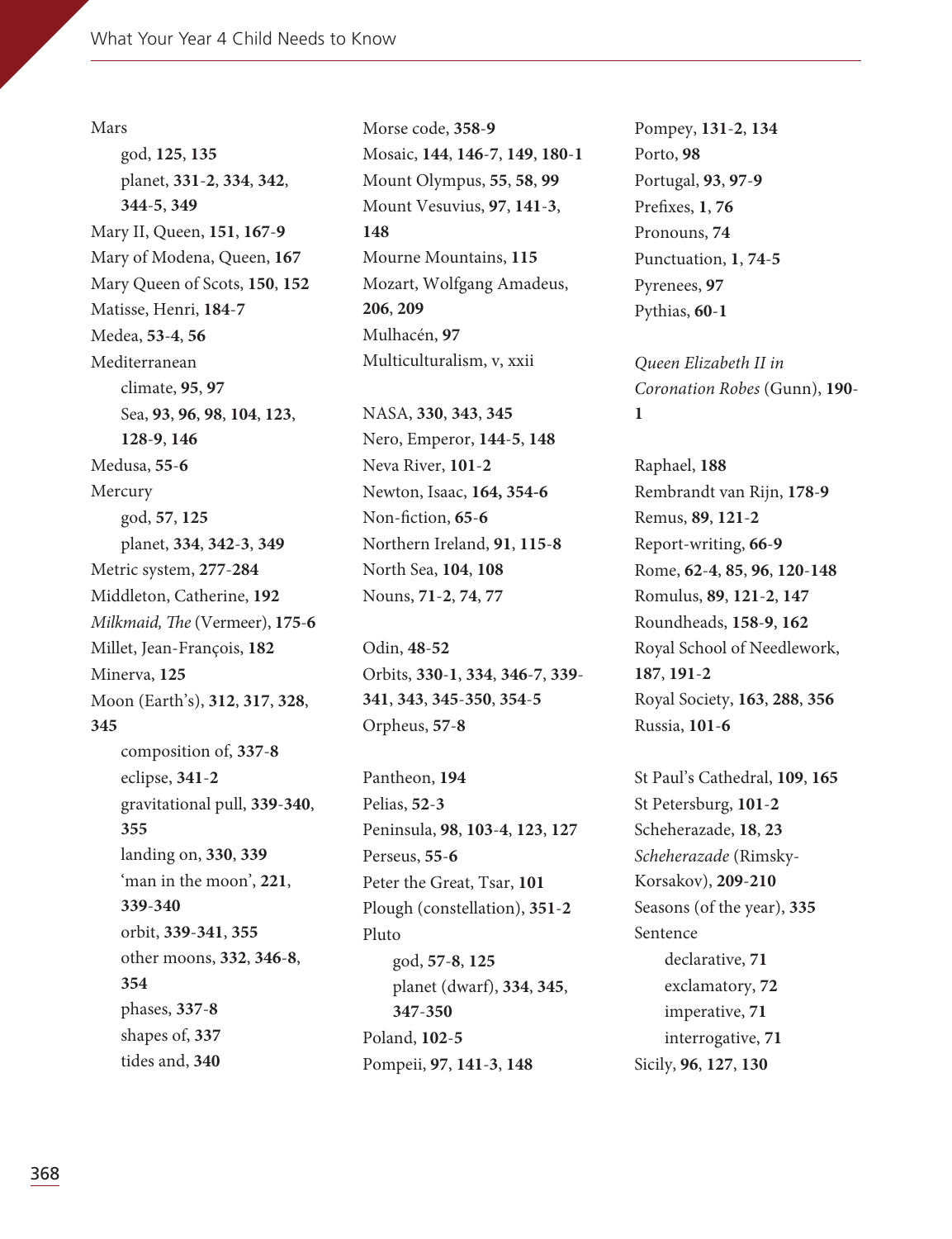Sierra Nevada, **97** Sif, **50**-**1** Slavery, **20**, **22**, **25**, **27**, **61**-**2**, **65**, **114**, **124**-**6**, **130**-**1**, **138**-**140**, **144**, **170** Slovakia, **104**-**5** Slovenia, **104** South America, **90**, **170** Space shuttle, **330**-**1** Spain, **93**, **95**, **97**-**9**, **121**, **128**, **130**, **148** Stonehenge, **113** Suffixes, **1**, **76**-**7** Supper at Emmaus, The (Caravaggio), **177**-**8** Swan Lake (Tchaikovsky), **211**-**2** Switzerland, **30**-**31** Symmetrical shapes, **274**-**5** Syracuse, **127** Tchaikovsky, Peter Ilyich, **210**-**1** Temperature Celsius, **270**, **284**-**5** Fahrenheit, **284**-**5** measuring, **284**-**5** ames River, **108**, **111**, **172** eodora, Empress, **180-1** or, **49**-**50**, **52** Trajan, Emperor, **49** Tsar, **101** Tuba, **204**-**6**

Turkey, **99**, **105**-**6**, **121**, **146**-**7** Turner, Joseph, **179**-**180**

United States, **xvii-xviii**, **44**, **170**, **172**, **298**, **315**, **330**, **336**, **358**-**9** Ural Mountains, **101** Ural River, **101**, **103**-**4** Uranus, **332**, **334**, **345**, **347**, **349**, **357** Ursa Major, **351** Valhalla, **48** Valkyries, **48** Vatican City, **95**-**6** Venus goddess, **125** planet, **332**, **334**, **342**-**3**, **349**-**350** Verbs, **73**-**4**, **77** Vermeer, Jan, **175**-**7** Vikings, **48**-**9** Visigoths, **147**-**8** Vistula River, **103**-**5** Volcano, **97**, **125**, **141**-**2** Volga River, **103**-**4** Vulcan, **125**, **142** Wagner, Richard, **49** Warsaw, **102**-**3** Watson, Thomas, 359 Weaving, **118**, **188** White Cliffs of Dover, **110** William III, King (William of Orange), **151**, **167**-**9** William the Conqueror, **110** William, Prince, **192** William Tell Overture (Rossini), **206**

X-ray, **304**, **306**, **330**, **359**

Yggdrasill, **49**

Zeus, **55**, **123**